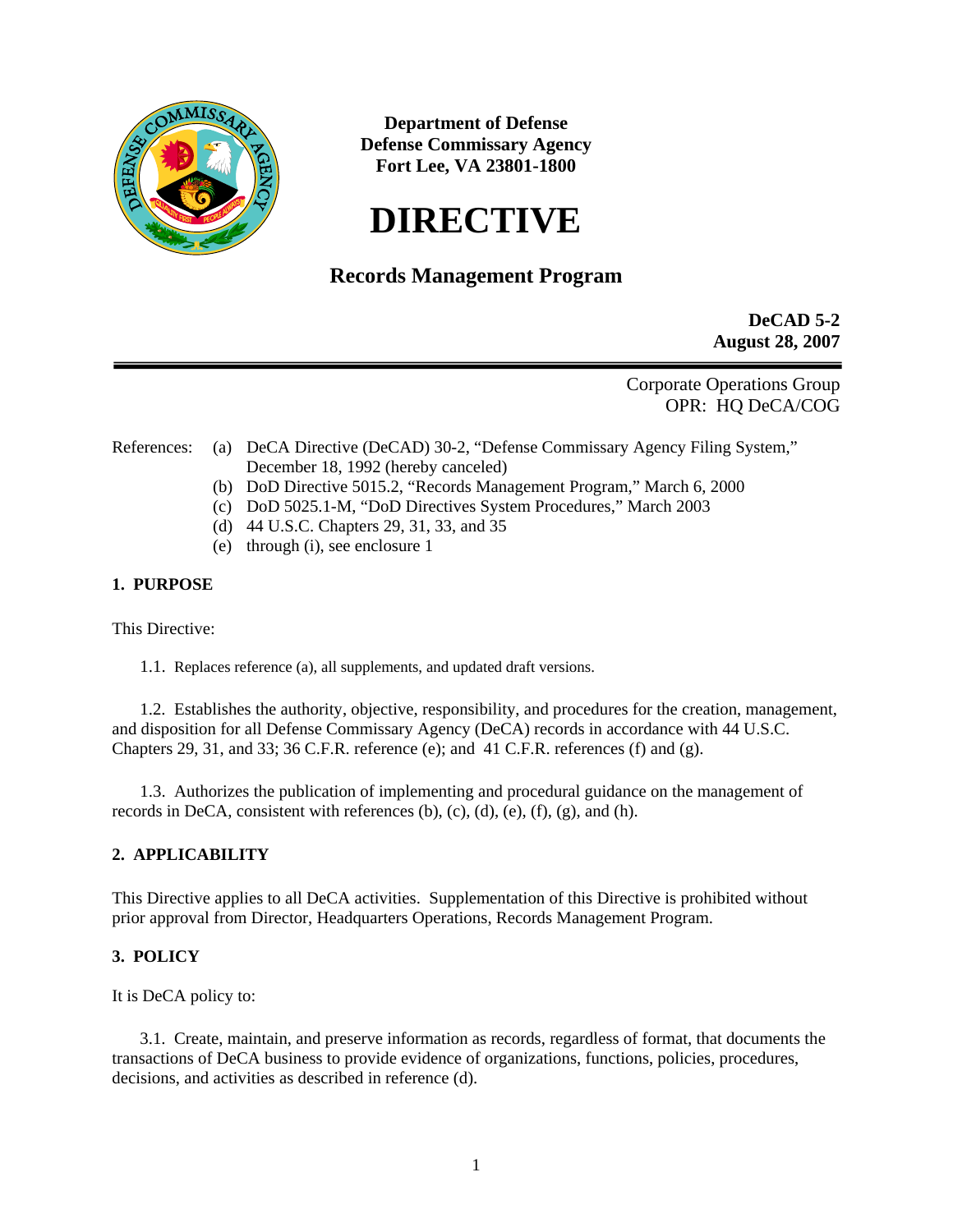3.2. Manage records effectively and efficiently in compliance with Department of Defense (DoD) implementation of National Archives and Records Administration (NARA) guidelines and United States statutes relating to the development, maintenance, and handling of Federal records, while protecting the legal and financial rights and interests of the Government and of individuals directly affected by the Agency's activities.

3.3. Simplify the activities, systems, and processes of records creation and of records maintenance and use.

3.4. Manage all records in any media used for creation or storage, in accordance with Agency approved records schedules and the National Archives General Records Schedules (GRS).

# **4. DEFINITIONS**

Terms used in this Directive are defined in enclosure 2.

# **5. RESPONSIBILITIES**

#### 5.1. Director:

5.1.1. The Director of DeCA has overall responsibility for the DeCA Records Management Program. The Director delegates this responsibility to the Agency Records Officers. The statutory basis (The Federal Records Act of 1950, as amended) under which the head of each Federal Agency shall:

5.1.1.1. "Make and preserve records containing adequate and proper documentation of the organization, functions, policies, decisions, procedures, and essential transactions of the Agency and designed to furnish the information necessary to protect the legal and financial rights of the Government and of persons directly affected by the Agency's activities." (44 U.S.C. 3101)

5.1.1.2. "Establish and maintain an active, continuing program for the economical and efficient management of the records of the Agency." (44 U.S.C. 3102)

# 5.2. Agency Records Officers shall:

5.2.1. Serve as the officials responsible for overseeing the Agency's records management program by developing and implementing policy, standards, and procedures pertaining to the creation, maintenance, and disposal of Agency records.

5.2.2. Evaluate the operation of the Agency records management program for each Department biennially using the tools and checklists in accordance with direction from DoD and the National Archives.

5.2.3. Coordinate records management matters with the Agency's functional process owners (FPO), special staff group (SSG), region directors, store directors, program managers, Chief Information Officer (CIO), Freedom of Information Act (FOIA)/privacy act officer, system administrators, Inspector General, General Counsel, Web manager, historian, micrographics manager, as well as the individual(s) responsible for audiovisual, cartographic, architectural, and printed records.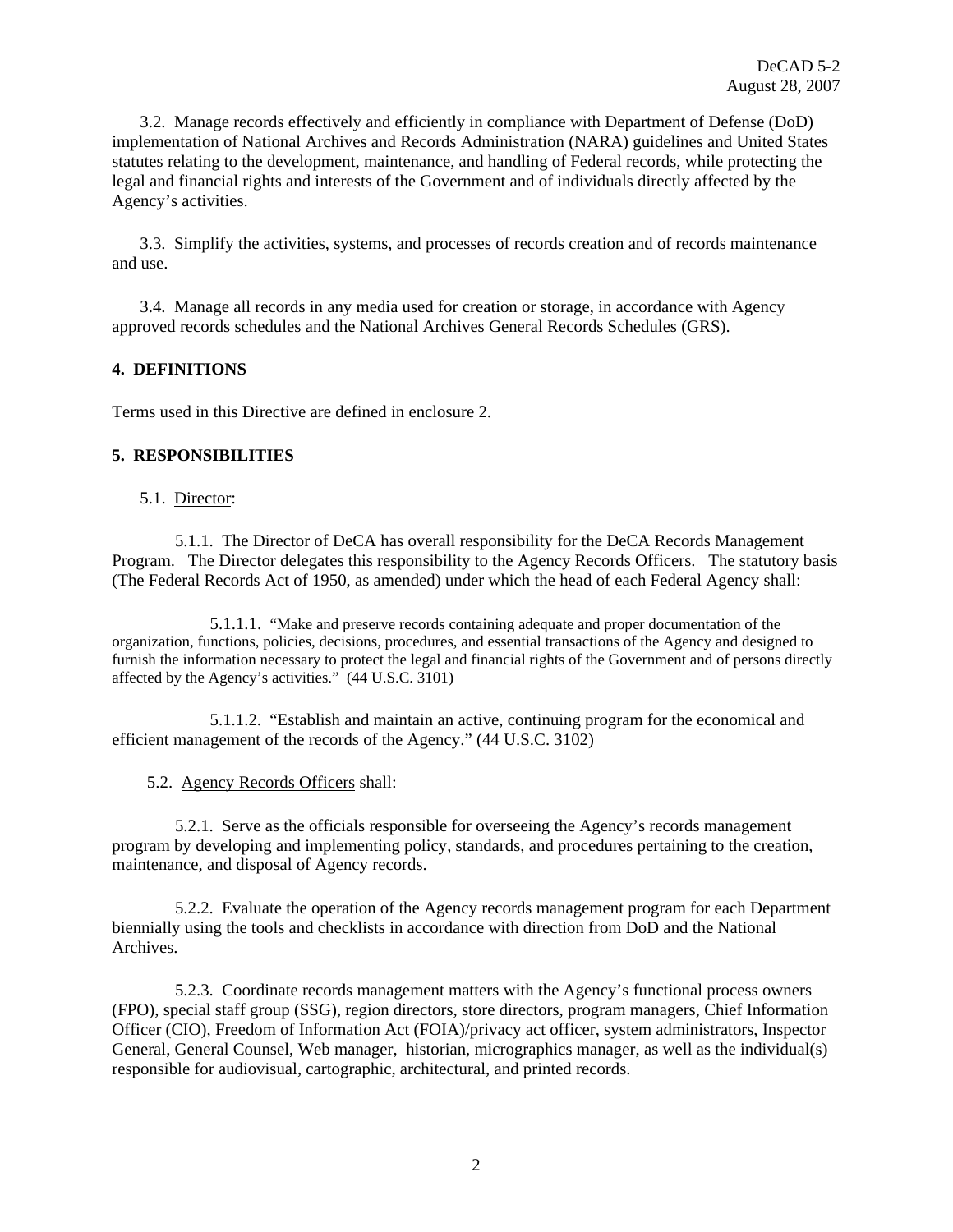5.2.4. Establish guidance and processes to ensure that all records are scheduled to include databases, Web sites, and automated information systems used to conduct DeCA transactions.

5.2.5. Provide guidance on procedures for preventing departing employees from destroying ineligible records or removing records from the Agency's custody.

5.2.6. Report the unlawful removal, change, or destruction of Agency records to the National Archives.

5.2.7. Ensure records management orientation is available to all DeCA employees and adequate training and updated training is provided to functional area record managers (FARM), records custodians, and other personnel intimately involved in the management of Agency records.

5.2.8. Ensure records are stored in accordance with NARA rules contained in [36 C.F.R. 1228,](http://www.archives.gov/about/regulations/part-1228/k.html)  [Subpart K.](http://www.archives.gov/about/regulations/part-1228/k.html)

5.2.9. Promote the records management program by publicizing its benefits and encouraging its acceptance.

5.2.10. Evaluate the program's results to ensure effectiveness and efficiency as well as compliance with applicable laws and regulations, including regulations issued by NARA and other oversight agencies. Concentrate on reviewing recordkeeping requirements, file plans, and records schedules to ensure that they are clear, comprehensive, and current.

5.2.11. Provide oversight and guidance for the Agency's paper and electronic recordkeeping processes.

5.2.12. Ensure the Agency's out-processing form for departing employees includes supervisory clearance to confirm the transfer of records custodianship to the appropriate staff; this includes staff transferring from one directorate to another.

5.3. Program Management Office shall:

5.3.1. Coordinate with the Agency records officers to ensure the design and implementation of the Agency's information systems incorporate federal, DoD, and Agency records management requirements.

5.3.2. Ensure Agency electronic systems, if applicable, have the proper security functions in place in accordance with legal statutes and DoD standards.

5.3.3. Ensure system backups are conducted and maintained in accordance with Agency schedules.

5.3.4. In coordination with FPO, ensure each system has a records COOP plan in accordance with business continuity requirements.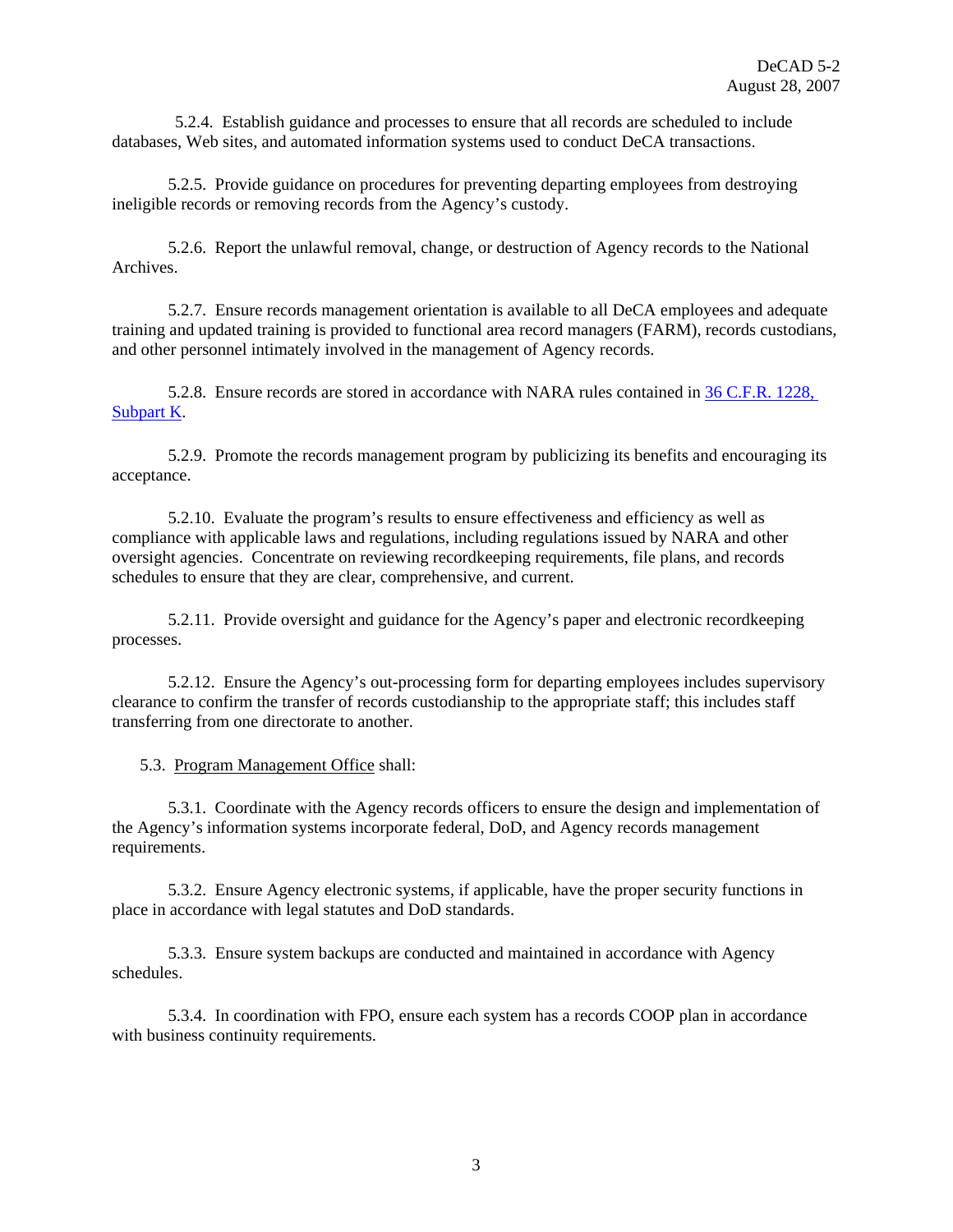#### 5.4. Functional Process Owners, Special Staff Group, Region Directors, and Store Directors shall:

5.4.1. Designate a FARM and records custodian to coordinate the office's records management activities with the Agency records management office.

5.4.2. Ensure all staff completes the records management orientation provided under DeCA Center for Learning Web-Based Training (WBT) page.

5.4.3. Ensure all financial and vital records have a COOP plan in accordance with business continuity requirements for financial and vital records not in a system.

5.4.4. Implement procedures to prevent departing employees from destroying ineligible records or removing records from the Agency's custody.

5.4.5. Ensure contracts include requirements for the delivery of records by contract staff.

5.4.6. Ensure a list of permanent and vital records are identified and submitted to the records management office.

5.4.7. In coordination with PM and the CIO, ensures all electronic media are reported to the records management office for proper scheduling with the National Archives. This includes all systems, Web pages, databases, and applications.

5.4.8. In coordination with the SE directorate, works with the Agency records officers to provide cost benefit analysis for new and updated systems, upgrades and changes in automated information systems software and hardware systems. Analysis should include the cost of storage facilities and the requirements as defined in 36 C.F.R. reference (e). Migration cost must include the conversion, verification, and validation of the data of the record.

5.4.9. Request staff assistance visits on an as needed basis.

5.4.10. Ensure records management is notified 180 days prior to store opening or closure to plan and coordinate the records management requirements (applies to store directors only).

5.4.11. Ensure Agency electronic systems, if applicable, have the proper security functions in place in accordance with legal statutes and DoD standards.

5.5. Zone Managers shall:

5.5.1. Coordinate with the Agency records officers regarding any recordkeeping deficiencies identified during inspections and investigations.

5.6. Chief Information Officer (CIO) shall:

5.6.1. Provide oversight and guidance for the planning and design of information systems including meeting requirements for archiving information maintained in electronic format.

5.6.2. Provide oversight and compliance to ensure personally identifiable information is managed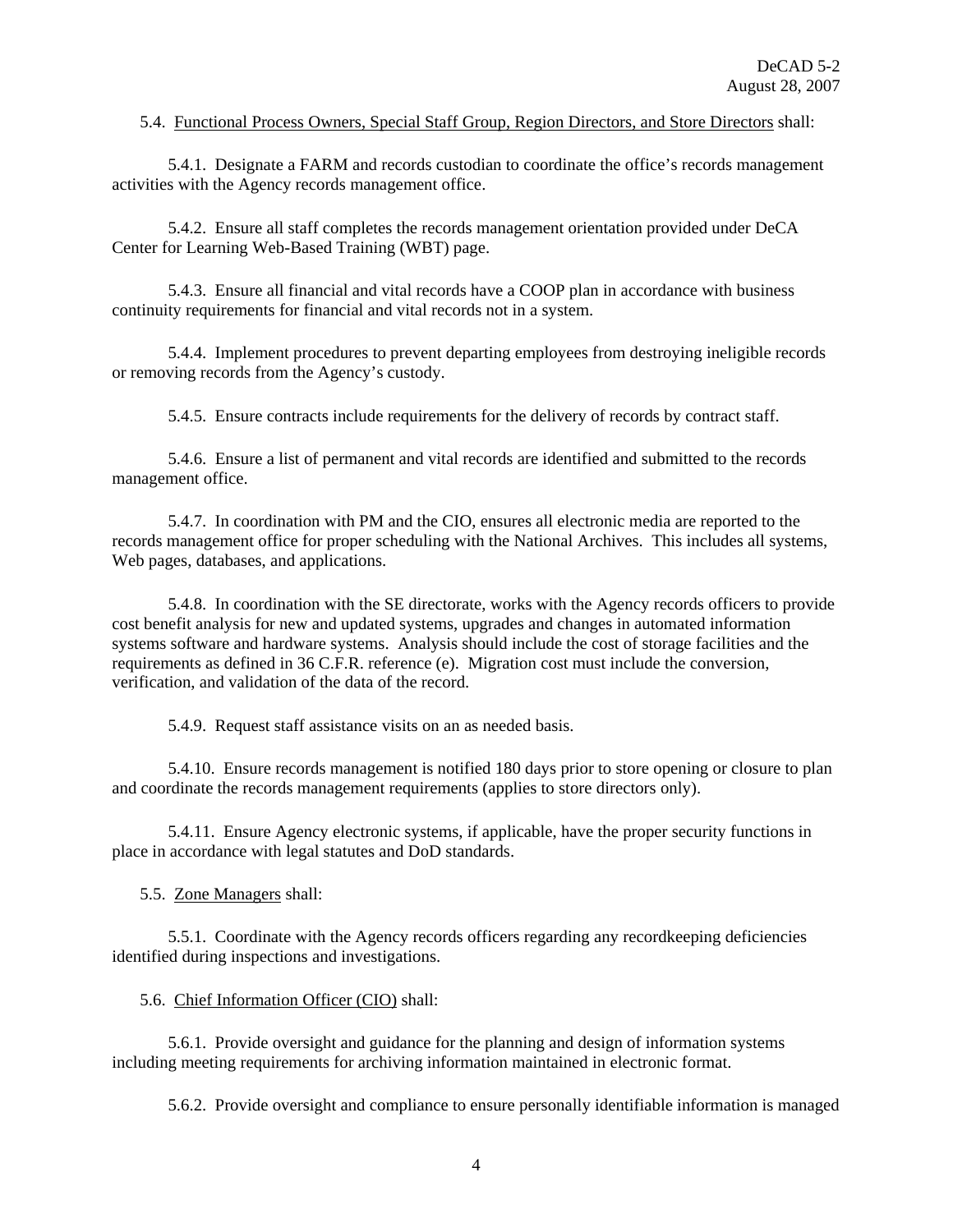in accordance with DoD policy and regulations.

5.6.3. In coordination with the records management office, develop and maintain an enterprise document management strategy.

5.7. Functional Area Records Managers shall:

5.7.1. Serve as the point of contact, the lead for records management issues for each office under his/her area of responsibility and as the liaison to the Agency records officers.

5.7.2. Ensure updated DeCA Form 30-18, File Plans, from his/her area of responsibility are submitted to the records management office annually.

5.7.3. Identify and submit in memorandum format to the records management office new records that need to be added to the Agency records schedule. The memorandum should include the title of the new record, the description, proposed cut-off dates, and proposed destroy dates.

5.7.4. Ensure the records management office is notified in memorandum format when certain records no longer need to be created due to changes in business processes or otherwise. The memorandum should include the file number, title, description, retention period, and an explanation of why the record is no longer needed.

5.7.5. Ensure a list of record custodians are identified by department, division, branch, or section and submitted to the records management office. The list should include the name, department, branch, or section of responsibility.

5.7.6. Submit Standard Form (SF) 135, Records Transmittal and Receipt for records transfer and destruction.

5.7.7. Ensure offices within his/her area of responsibility are aware of the DoD requirement to print e-mails and electronic program records with retention periods of 180 days or more for filing purposes until the Agency implements a certified recordkeeping system. This does not include records approved for filing in a certified electronic recordkeeping system, i.e., the DeCA Electronic Records Management and Archives System (DERMAS).

5.7.8. Notify the records management office by memorandum when records need to be frozen or retention periods need to be adjusted.

5.7.9. Attend records management training biennially (every 2 years), or as needed, to keep upto-date with records management practices.

5.7.10. Immediately reports lost, damaged, and unauthorized destruction of records to the records management office.

5.7.11. Keep abreast of ongoing changes with the records management program by routinely visiting the records management guidance located in public folders. Share changes with personnel in their area of concern and implement changes, as required.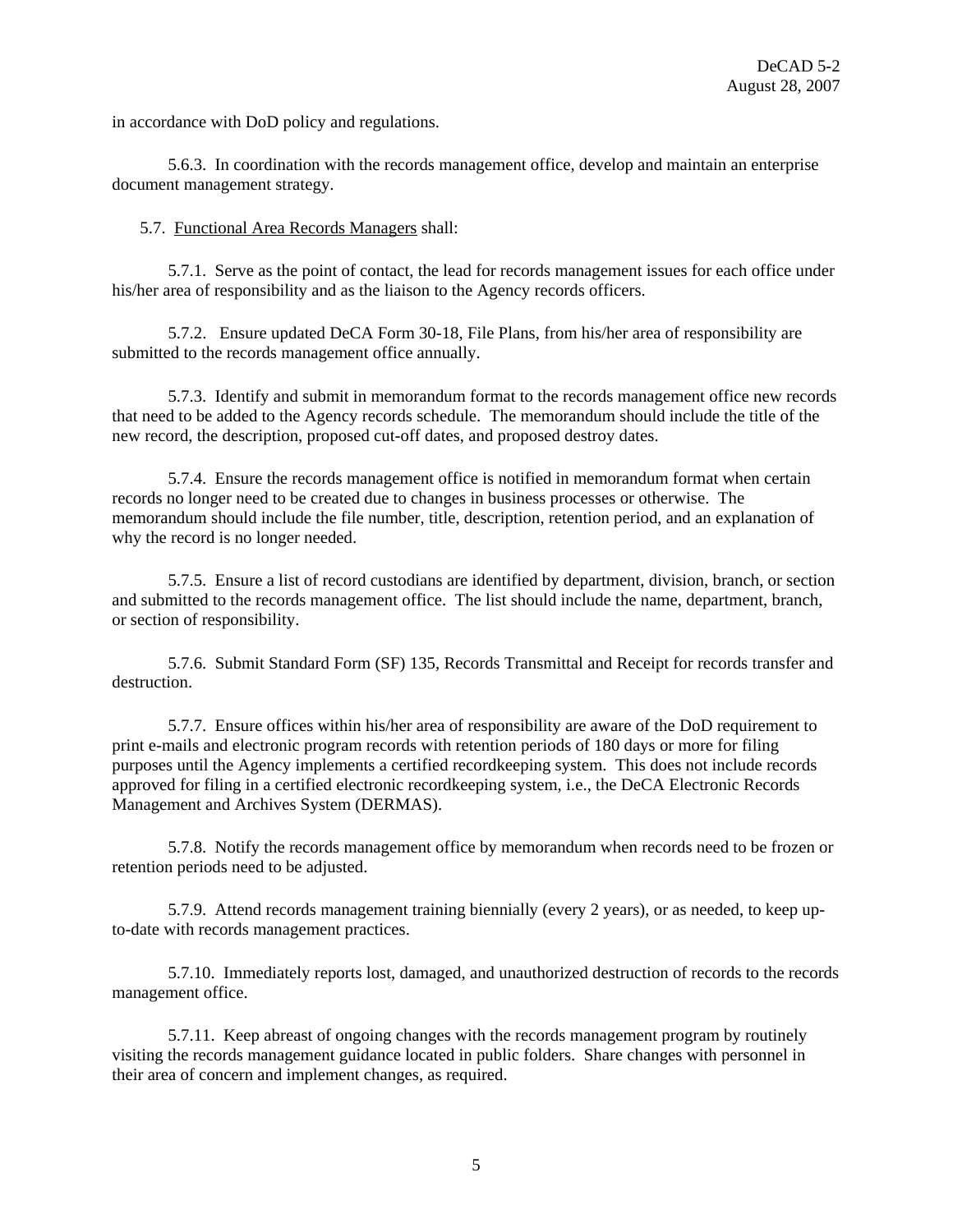5.7.12. Work with the records management office to establish or maintain records management support at the hosting installation.

5.7.13. Ensure records are properly organized, stored, and sensitive records are secured in a locked cabinet or in a location with restricted access.

5.7.14. Identify and report all electronic forms of records to the records management office for proper scheduling with the National Archives. This includes all systems, Web pages, databases, and applications.

5.7.15. Remind staff not to mix personal papers and nonrecord materials with federal records and not to remove records from the office without proper authorization.

5.8. Inspector General (IG) shall:

5.8.1. If requested by the Command Group as a special project or review, the IG will inspect records management for compliance with DeCA directives.

5.9. General Counsel (GC) shall:

5.9.1. Serve as the official responsible for providing legal advice and assistance to the Agency records officer, officials, and employees.

5.9.2. Review schedules for legal standards prior to the implementation of any Agency schedule.

5.9.3. Provide advice to the Agency records officer and others regarding the legal value of the Agency's records and the issue of public access to them.

5.9.4. Notify the Agency records officer in writing when a freeze on records disposition is needed to support litigation or other legal matters.

5.10. Historian shall:

5.10.1. Serve as the official responsible for documenting and preserving the Agency history by writing narratives of past Agency activities.

5.10.2. Provide advice to the Agency records officer on what Agency records are likely to have long-term or permanent value.

5.11. Publications Manager shall:

5.11.1. Ensure that when publications become superseded or obsolete, the original is provided to the Records Management Office for forwarding for to the National Archives for permanent storage.

5.12. Contracting Officer shall:

5.12.1. Ensure all contracts provide for deliverables include complete and accurate records documenting the activities and functions necessary for the performance contract.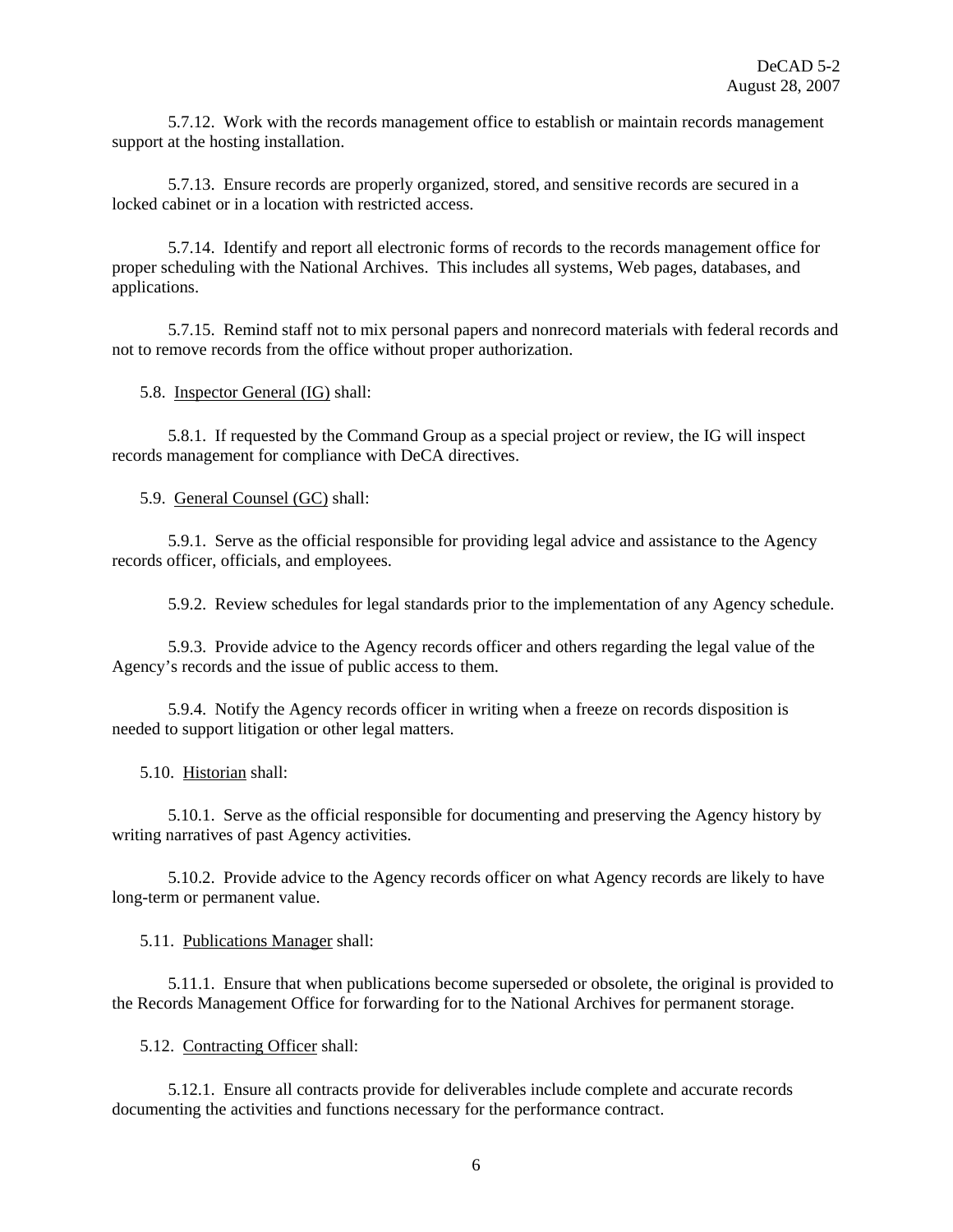5.12.2. Work with the Agency records officer, contractors, FPOs, and others to ensure the proper management and delivery of such contractor held and government owned records.

5.13. Contract Employees shall:

5.13.1. Create and maintain records in compliance with National Archives approved records schedules.

5.13.2. Ensure all deliverables are met in accordance with the governing contract.

5.14. Departing Employees shall:

5.14.1. Departing employees are reminded they are responsible for ensuring that records, to include electronic records, in their area of responsibility are properly handled and transferred prior to departure from the Agency by taking the following steps:

5.14.1.1. Identify and transfer to the records custodian all documentary materials, including paper and electronic Agency records. Workspace includes the computer hard drive, network drives, email (inboxes, sent boxes, and folders), and removable media (diskettes, CDs, thumb drives).

5.14.1.2. Discard personal papers and nonrecords that are not needed for Agency business.

5.14.1.3. Ensure SF 135s and boxes are properly prepared for those records requiring transfer to a record holding area.

5.14.1.4. Obtain written approval from the records officer prior to the destruction of any records.

5.15. All Employees shall:

5.15.1. Complete the basic records management orientation course located under the DeCA Center for Learning Web-Based Training (WBT) page.

5.15.2. Create and maintain records documenting official business.

5.15.3. Ensure electronic records and e-mail records are maintained until the date of authorized destruction in accordance with Agency schedules and as defined in reference (h). E-mails and electronic records required for retention longer than 180 days, according to Agency schedules, must be printed out and filed in the paper recordkeeping system.

5.15.4. View the Records Management folder posted in public folders at least once a month to keep up-to-date with changes in records management requirements.

5.15.5. Cooperate with FARMs and the records custodian to ensure that all records are listed in the office file plan and are described accurately in the Agency's records schedule.

5.15.6. Separate personal files and nonrecord materials from Agency records.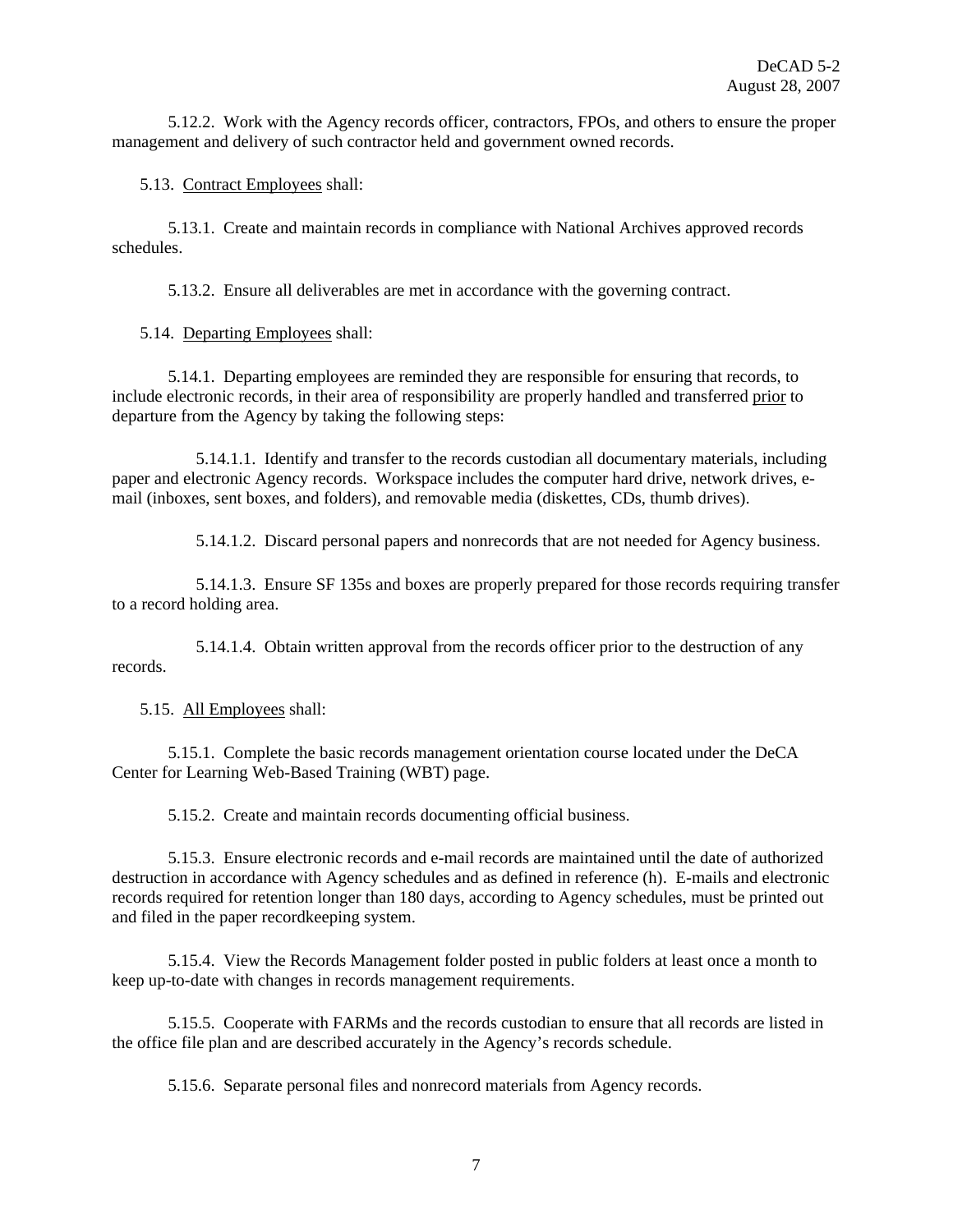5.15.7. Safeguard records until the authorized date of destruction has been met.

5.15.8. Understand that the unauthorized removal, concealment, falsification, mutilation, and early destruction of records are prohibited by law and may result in a fine, imprisonment, or both.

# 6. REPORTING UNAUTHORIZED DESTRUCTION, DAMAGE, AND REMOVAL OF **RECORDS**

6.1. The accidental destruction, damage, and removal of records must be reported to the Agency records management office in writing immediately upon discovery utilizing the DeCA Interest Report (DIRep) process (DeCA Directive 30-18, Chapter 10).

6.2. The Agency records officers will review the report and gather further details if necessary and submit a report to the Agency head for submission to the National Archives.

# 7. ACCESSIBILITY

This Directive is approved for release and is available on www.commissaries.com.

#### 8. EFFECTIVE DATE

By order of the Director, this Directive is effective immediately.

*A*offett

Chief, Corporate Operations Group

Enclosures - 2 E1. References, continued E2. Definitions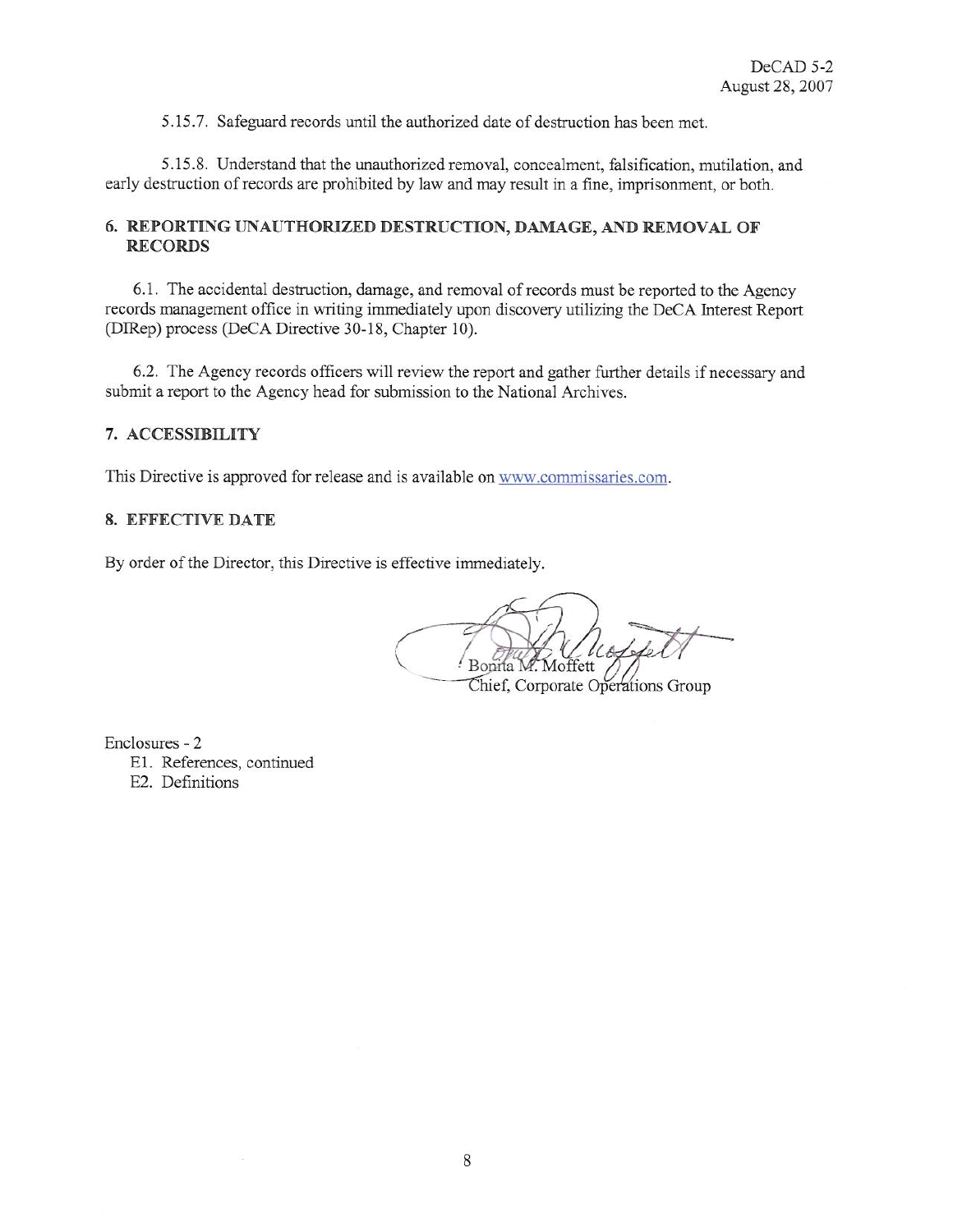# **ENCLOSURE 1**

#### **REFERENCES (continued)**

- (e) 36 C.F.R. Chapter 12, Subchapter B Records Management
- (f)  $41$  C.F.R. Part  $101-11$  Federal Records
- (g) 41 C.F.R. Part 102-193 Creation, Maintenance and Use of Records
- (h) DoD Memorandum, "Electronic Mail Records and Electronic Mail Retention Policies for the DoD," May 22, 2005
- (i) DoDD 5105.55, "Defense Commissary Agency (DeCA)," November 9, 1990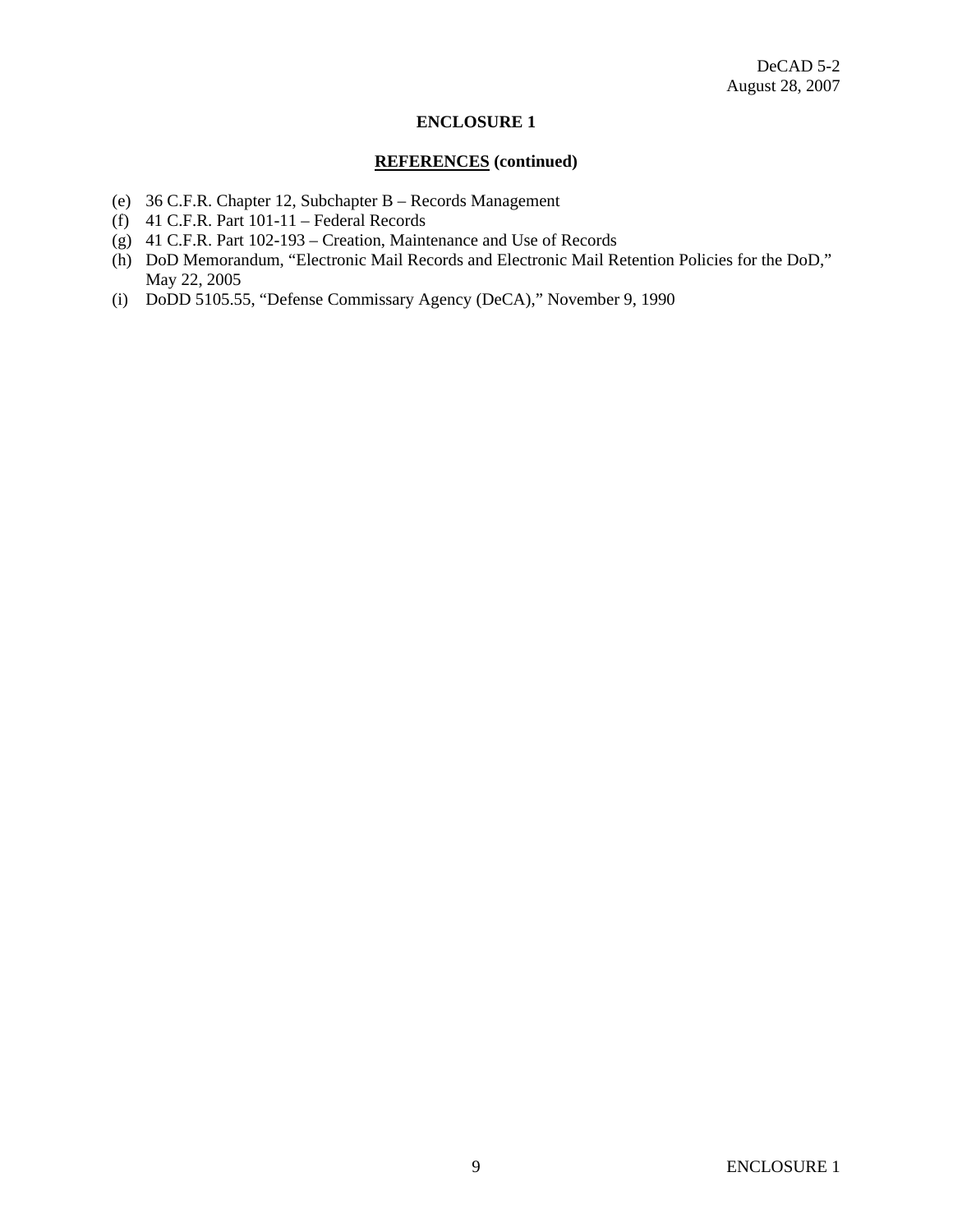# **ENCLOSURE 2**

# **DEFINITIONS**

**1. Agency.** Includes the DoD Components and any military, civilian, or contractor personnel conducting operational, logistical, or support transactions anywhere within the DoD Components.

**2. Nonrecord Materials.** Federally owned informational materials that do not meet the statutory definition of records (44 U.S.C. 3301) or that have been excluded from coverage by the definition. Excluded materials are extra copies of documents kept only for reference, stocks of publications and processed documents, and library or museum materials intended solely for reference or exhibit.

 **3. Permanent Records.** Federal record that has been determined by the National Archives to have sufficient value to warrant its preservation in the National Archives of the United States. Permanent records include all records accessioned by NARA into the National Archives of the United States and later increments of the same records, and those for which the disposition is permanent on SF 115s, Request for Records Disposition Authority, approved by NARA on or after May 14, 1973.

**4. Personal Papers.** Personal papers are documents, or any reasonably differentiable portion thereof, of a private or nonpublic character that do not relate to, or have an effect upon, the conduct of Agency business.

**5. Records.** Includes all books, papers, maps, photographs, machine-readable materials, or other documentary materials, regardless of physical form or characteristics, made or received by an Agency of the United States Government under Federal law or in connection with the transaction of public business and preserved or appropriate for preservation by that Agency or its legitimate successor as evidence of the organization, functions, policies, decisions, procedures, operations, or other activities of the Government or because of the informational value of data in them (44 U.S.C. 3301).

**6. Records Management.** The planning, controlling, directing, organizing, training, promoting, and other managerial activities related to the creation, maintenance, use, and disposition of records to achieve adequate and proper documentation of federal policies and transactions, and effective and economical management of Agency operations.

**7. Series.** File units or documents arranged according to a filing system or kept together because they relate to a particular subject or function, result from the same activity, document a specific kind of transaction, take a particular physical form, or have some other relationship arising out of their creation, receipt, or use, such as restrictions on access and use. Also called a records series.

**8. Temporary Record.** Records approved by the National Archives for disposal or destruction after a specified retention period.

**9. Unscheduled Records.** Records where the final disposition has not been approved by the National Archives. Unscheduled records are those that have not been included on the SF 115, Request for Records Disposition Authority. These records must be treated as a permanent record until disposition has been approved by the National Archives.

**10. Vital Records.** Records essential to the continued functioning or reconstitution of the Department and its operating units during and after an emergency (emergency operating records). Includes those